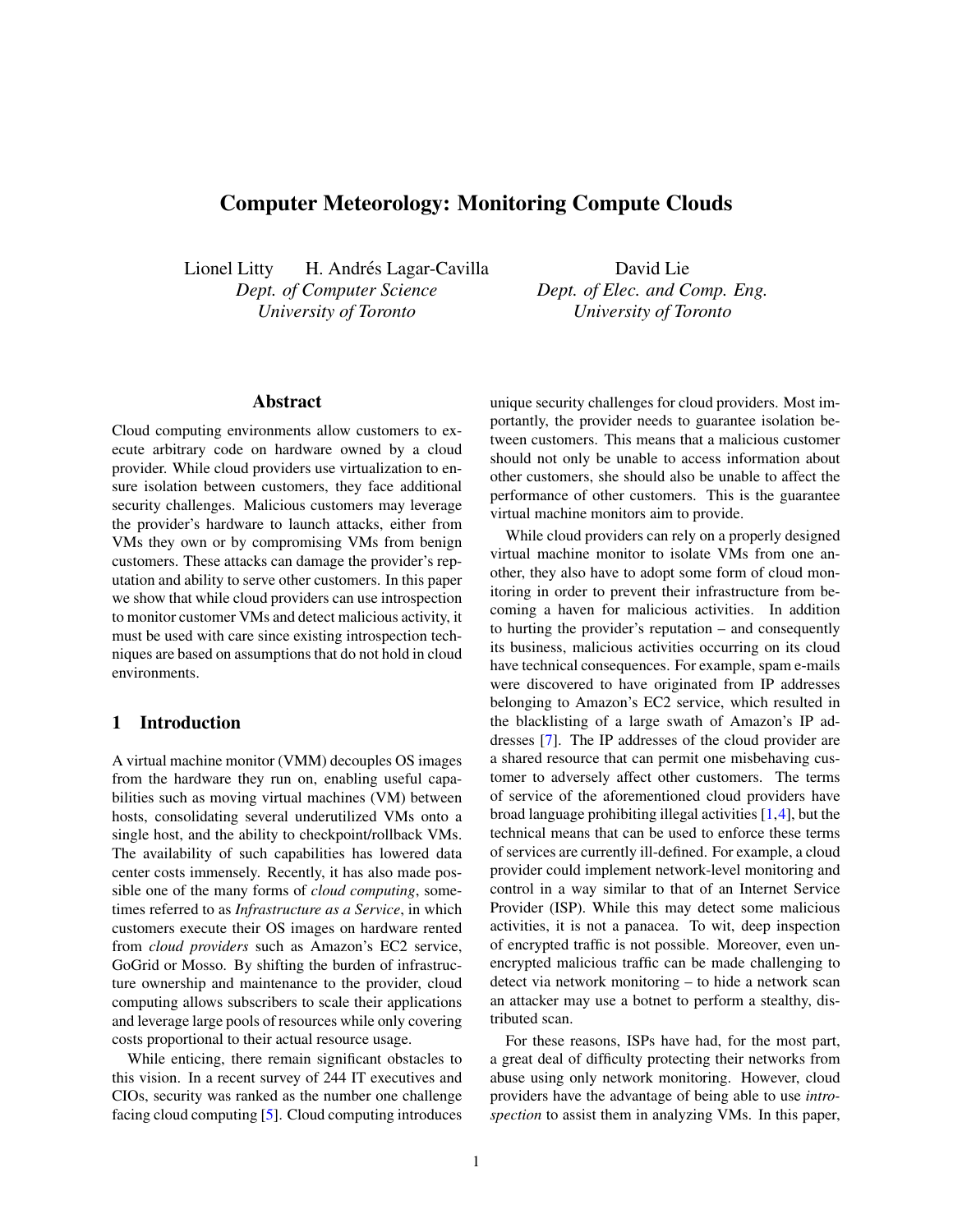we explore to which extent VM introspection techniques can be used to monitor cloud customer VMs for signs of misbehavior. While introspection has been extensively studied in the literature  $[2, 3, 6, 8, 9]$  $[2, 3, 6, 8, 9]$  $[2, 3, 6, 8, 9]$  $[2, 3, 6, 8, 9]$  $[2, 3, 6, 8, 9]$  $[2, 3, 6, 8, 9]$  $[2, 3, 6, 8, 9]$  $[2, 3, 6, 8, 9]$  $[2, 3, 6, 8, 9]$ , previous introspection systems assumed that the guest VM and the VMM were owned by the same principal, making it easier for the administrator to use knowledge they have about the guest VMs to tune VM introspection. This is not the case for a cloud provider, who would ideally like to place as few restrictions on the customer VMs as possible. The cloud provider faces a significantly different introspection problem because it can make very few assumptions about the operating system version and configuration of its customer's VMs. As a result, a cloud provider must be very conservative about how it interprets its monitoring state, for fear of incorrectly labeling a benign customer as malicious.

To help map research opportunities, we propose a taxonomy of existing introspection techniques and examine their limitations. We propose tamper-evident, architectural monitoring as a first step towards improving the applicability of introspection to the cloud setting. However, other solutions exhibiting the same characteristics are needed to provide a complete solution. Failing that, introspection will be of limited use to cloud providers and they will have to primarily resort to network monitoring for their monitoring needs.

#### 2 Introspection

A VM typically contains an enormous amount of code and data. To make introspection tractable, it makes sense to adopt a reductionist approach that seeks to divide a VM into smaller, manageable components and analyze them individually. Since a running VM can naturally be conceived of as a set of processes collaborating to perform tasks, the process boundary is a natural way of compartmentalizing events in a VM. This approach also follows naturally from the OS's attempt to isolate untrusting principals into separate processes. We will not discuss here reverse-engineering running code to try to determine its intent. Instead, we envision that the cloud provider will rely on establishing the identity of the code running in a process (e.g., Apache or MySQL) to formulate policies. Having identified individual processes, introspection can then be used to observe unencrypted traffic in the memory of the process. Likewise, distributed port scanning can be detected by observing that known malicious software is executing in a customer VM.

The capabilities of introspection are determined by the nature of the VMs being monitored. In this paper, we distinguish between the two types of VMs: *Non-malicious VMs* may be vulnerable to attacks, but have not yet been compromised. *Malicious VMs* may either belong to malicious customers or be originally non-malicious VMs that have been taken over by a malicious attacker. While the idea of a VM as a set of distinct processes that can be analyzed separately is attractive, a malicious VM can easily blur the boundaries between processes, defeating a reductionist approach. Attackers who gain administrative privileges in a commodity OS are usually able to circumvent the process-level protections implemented by the OS. For example, an attacker can use the ptrace debugging facility on Linux to manipulate the memory and alter the behavior of another process. Nearly every other operating system (including Windows) provides such powers to an attacker who gains administrative control. As a result, a reductionist approach is only applicable to non-malicious VMs and malicious VMs where the attacker is able to exert only limited control over a single process. However, before an attacker fully compromises a VM, they initially control only a single process, affording the cloud provider a window of opportunity to detect that the VM has transitioned from non-malicious to malicious. This window will close once the attacker has gained sufficient control of the VM to defeat monitoring.

Ideally, monitors that use introspection should be able to detect this transition from a benign to a malicious state. To do this, we require them to be *tamper-evident*, meaning that the monitor will either report complete and accurate information, or it will report that the information is incomplete. This means that an attacker controlling the VM cannot fool a tamper-evident monitor into reporting misleading information. A tamper-evident monitor is thus useful in its capability to detect transitions to a potentially malicious state, and in its ability to not be mislead by an attack. Monitors that are not tamper-evident are still useful: they report accurate information for non-malicious VMs. In addition, they may also report accurate information for compromised VMs when the attacker is unaware of the existence of the monitors, or when the attacker has only gained partial control of the VM being monitored.

#### 3 Introspection Approaches

Several approaches can be used to bridge the semantic gap [\[2\]](#page-0-0) and monitor the activity of cloud VMs. Below, we examine four representative introspection approaches and their limitations: host-based agent, trap and inspect, checkpoint and rollback, and architectural monitoring. We examine these approaches along three axes: power, unintrusiveness and robustness.

We define the *power* of an approach as the scope of VM events it can monitor as well as its ability to interpose on specific events. The *unintrusiveness* of an approach characterizes how much disturbance it introduces in the monitored VM. Lastly, the *robustness* of an ap-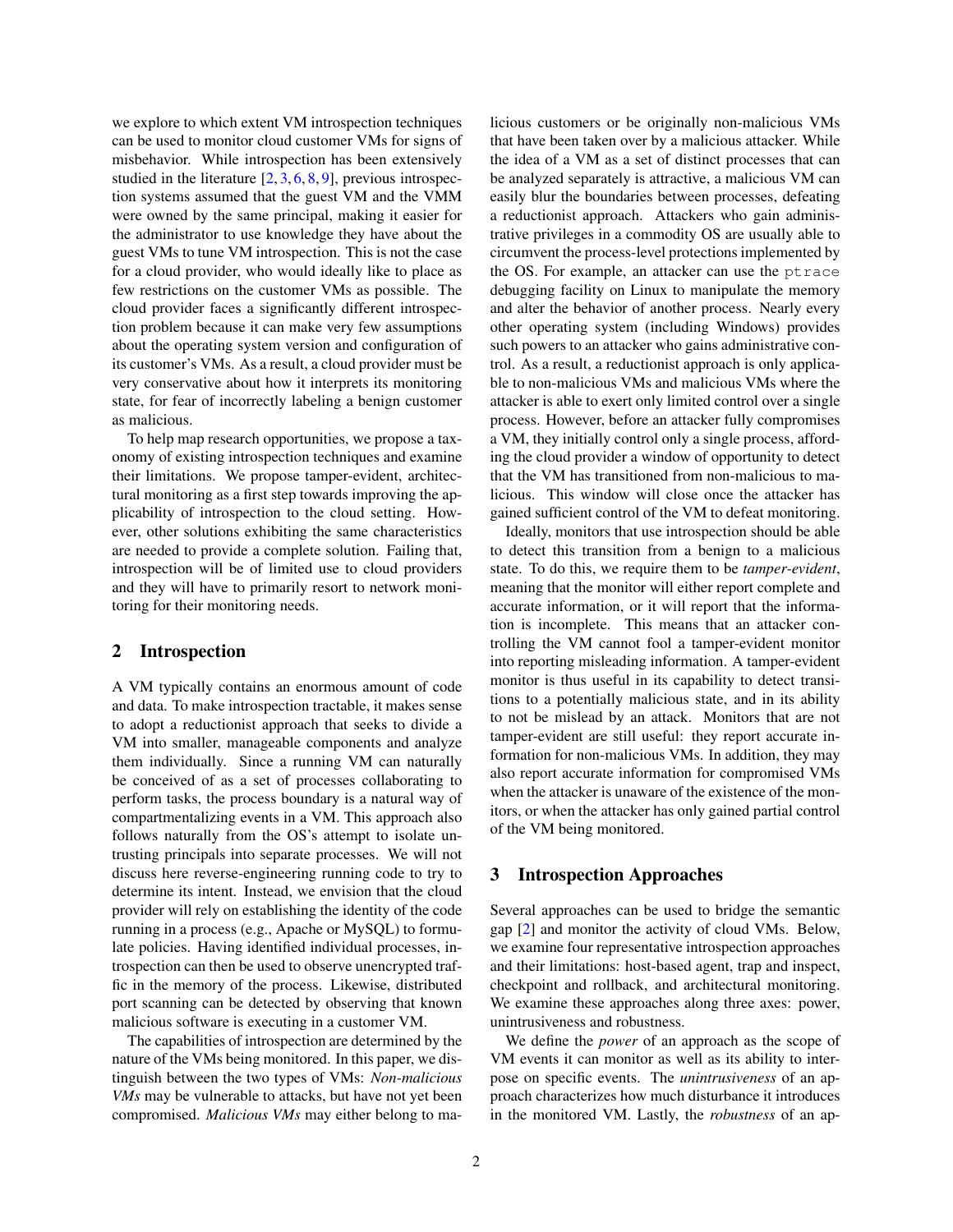|                      | Power       | Unintrusive- | Robust-     |
|----------------------|-------------|--------------|-------------|
|                      |             | ness         | ness        |
| Host agent           | Good        | Poor         | Good        |
| Host agent w/ driver | <b>Best</b> | Worst        | Poor        |
| Trap/Inspect         | <b>Best</b> | Good         | Worst       |
| Checkpoint/Rollback  | <b>Best</b> | Good         | Poor        |
| Architectural        | Poor(?)     | Good         | <b>Best</b> |

<span id="page-2-0"></span>Table 1: Capabilities of introspection techniques

proach depends on the nature of the assumptions made about the monitored VMs and how likely these assumptions are to hold. This includes robustness to different versions of an OS or even different OSs, as well as robustness to OS modifications as a result of an update, the introduction of new code in the form of a module or even malicious changes aimed at evading the monitoring. Table [1](#page-2-0) summarizes the techniques studied in this section in terms of these three properties.

## 3.1 Host-based Agent

A host-based agent is an application that runs within the context of the monitored VM, either in user-space or as a kernel module. The cloud provider can ask customers to install the agent on all their VMs. Alternatively, the provider can inject that agent in any VM that is instantiated on the cloud. Since it runs in the VM context, the agent can use the OS API to acquire information about the VM. Furthermore, if the OS provides hooks to be notified upon certain events, the agent can leverage them to monitor changes in the VM. An agent can even extend the kernel by adding its own hooks.

This is the most intrusive approach. It breaks the boundary separating the provider realm from the customer realm, thus creating undesirable coupling between the two. Asking the customer to install an agent is burdensome and requires cooperation from a potentially incompetent or undisciplined customer. It also hampers cloud interoperability because it forces the customer to install an agent for each cloud provider it uses. The alternative, injecting an agent in an unknown VM, is unreliable. If the agent is injected in user space, its operation could be hampered by access control mechanisms of the customer VM, such as SELinux. Worse, it could trigger the customer's own security monitoring. Injecting the code in kernel space may ensure that the agent is not hampered by OS security mechanisms but adding code to a running kernel (and removing it when the VM leaves the cloud) is a daunting task.

Robustness and power depend on the design of the agent and the features provided by the OS. Different OSs are unlikely to provide compatible APIs for system monitoring. Furthermore, if the API provided is not sufficiently powerful, the agent will have to extend it by adding kernel code via a driver or module. This will increase the power of the approach at the cost of robustness, potentially coupling the agent to a specific version of the OS. Finally, the agent has to trust the OS to isolate it from other applications.

### 3.2 Trap and Inspect

Trap and inspect is a less intrusive approach that consists of examining the execution of a VM from the VMM or from another VM with the help of the VMM. Compared to an agent, it has the advantage of isolating the introspection code from the introspected VM, preventing tampering with the code and avoiding interference with the execution context of the VM. It also does not interfere with cloud interoperability, since it does not modify the VM. With adequate support from the VMM, introspection code is a powerful approach that is afforded full visibility over the introspected VM. It can observe hardware events such as disk accesses and network accesses, as well as the content of memory, making it as powerful as a host agent with a kernel component.

However, to be alerted on specific events, the monitor needs to insert traps in the VM code, much like a debugger. And like a debugger, this requires additional information to locate which instructions in code memory should be replaced by traps, as well as a thorough understanding of the code. Because this trap and inspect depends on knowing minute details about the code being monitored, it is the least robust of all introspection techniques. Trap placement for access control has been shown to be a complex problem that is hard to get right [\[10,](#page-0-0) [11\]](#page-0-0). Moreover, bridging the semantic gap requires inspecting data structures in memory, another task that requires expert knowledge of the OS used by the VM. The complexity of trap and inspect makes it brittle in the face of skilled attackers, as we will show in Section [4.1.](#page-3-0) As a result, trap and inspect is an engineering heavy task that is closely tied to a specific version of an operating system, resulting in an approach with low robustness.

## 3.3 Checkpoint and Rollback

To alleviate the need to understand the memory layout of the data structures of the OS of the monitored VM, checkpoint and roll back takes advantage of the VMM's ability to perform these operations on VMs. The introspection monitor can checkpoint a VM, inject code that can call any support function provided by the OS of the monitored VM and then roll back the VM to the checkpoint [\[6\]](#page-0-0). As a result, this approach subsumes trap and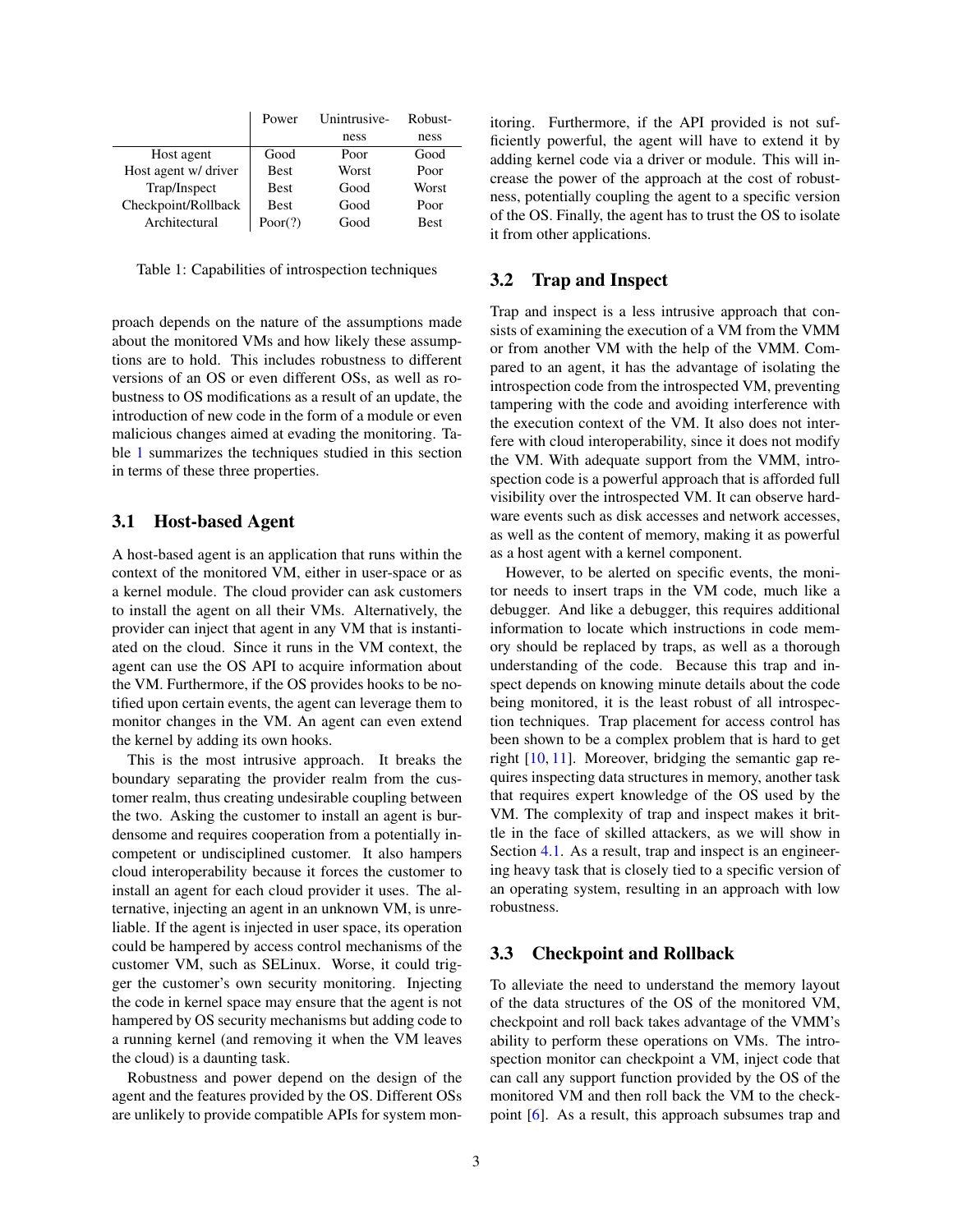inspect: it is similarly powerful while being more robust, since it can leverage OS APIs to perform queries as opposed to reverse-engineer in-memory data structures. However, checkpoint and roll back still relies on traps to be invoked.

### 3.4 Architectural Introspection

Architectural introspection is a new approach first proposed in [\[8\]](#page-0-0) to increase the robustness of the previous approaches in two ways. The principle behind architectural introspection is to restrict monitoring to only welldefined interfaces that are difficult or unlikely to change. In this way, architectural monitoring achieves both robustness, because the interfaces are stable, and tamperevidence, because an attacker will have a difficult time changing that interface. Architectural introspection is both robust and unintrusive, since it only monitors stable, low-level interfaces through the VMM. For example, it may rely on interfaces such as the processor instruction set, MMU protection, executable file formats and file system layouts. These interfaces are either OSindependent or OS version-independent, a property we call *OS-agnostic*. Because monitoring is achieved by making only minimal assumptions about the OS, architectural introspection is the only introspection technique that can be tamper-evident as well. Architectural monitoring does not insert traps into the OS image, but instead relies on passively monitoring hardware events. As a result, this suggests that architectural monitoring will have weaker capabilities than other monitoring methods. Nevertheless, we believe that the power of architectural monitoring can be sufficient for cloud monitoring. We will give some examples of architectural introspection in Section [4.](#page-3-1)

### <span id="page-3-1"></span>4 Introspection Example

In this section, we give an example of an introspection task and discuss the trade-offs between the introspection techniques. The introspection task we examine is determining which applications are being run by a customer VM, including which version of the application is being run. For example, a cloud provider could use this knowledge to determine whether a customer is running a vulnerable version of network facing software. The cloud provider could also deploy vulnerability specific network filters to protect these vulnerable applications until they are patched, which the cloud provider can also detect. Additionally, the provider could isolate VMs running only known good software with no publicly known vulnerability from VMs running known vulnerable, malicious, or/and unknown software, giving their customers stronger privacy guarantees.

### <span id="page-3-0"></span>4.1 Execution monitoring

We begin by examining how introspection can be used to identify all running binary code in a VM. This capability is already natively provided by many operating systems. For example, the Linux kernel reports the code loaded in the address space of each process in /proc. Likewise, tools such as Process Explorer can provide the same information in Windows. Requiring the customer to install such tools and querying them from the VMM is an example of host-based agent monitoring. Note that Process Explorer requires a driver to be loaded in the Windows kernel, meaning that it belongs to the host agent with driver category. Numerous rootkits that hide the existence of entire processes have demonstrated that this approach is not tamper-evident.

Trap and inspect approaches also exist for execution monitoring [\[9\]](#page-0-0). As discussed above, these approaches require expert knowledge of the monitored OS. Similar to host-based monitoring, an attacker can circumvent trap and inspect monitors. Trap and inspect relies on the execution of instrumented instructions to invoke the monitor. If the attacker can insert code in the kernel (by loading a module for example), she can create new code paths that will not be monitored. We note that checkpoint and rollback introspection will be equally vulnerable to such an attacker since it also requires the execution of trap instructions to invoke the monitor.

In the case of execution monitoring, we have shown in previous work that architectural introspection can be as powerful as other introspection techniques [\[8\]](#page-0-0). Patagonix uses the processor MMU to receive notifications whenever binary code is executed, and identifies the code using the binary format specification. The Patagonix monitor is tamper-evident, because it never misidentifies code. If there is code that it does not recognize, either because it is malicious or because it is in a form that it cannot understand, it will report it as unidentified. The approach is OS-agnostic: any OS can be monitored, and if this OS uses an executable file format understood by the monitor, the executed code will be identified.

### 4.2 File monitoring

Execution monitoring only tells the cloud provider what binaries are executing, but does not provide any information about interpreted or dynamically generated code. For instance, Java may be used to run Eclipse or Tomcat, and the PHP interpreter may be used to run phpBB. Once a process has been identified as an interpreter or JIT, we want to determine which files it has read to allow decision making based on the scripts or byte-code it is executing.

Just as with execution monitoring, a variety of host